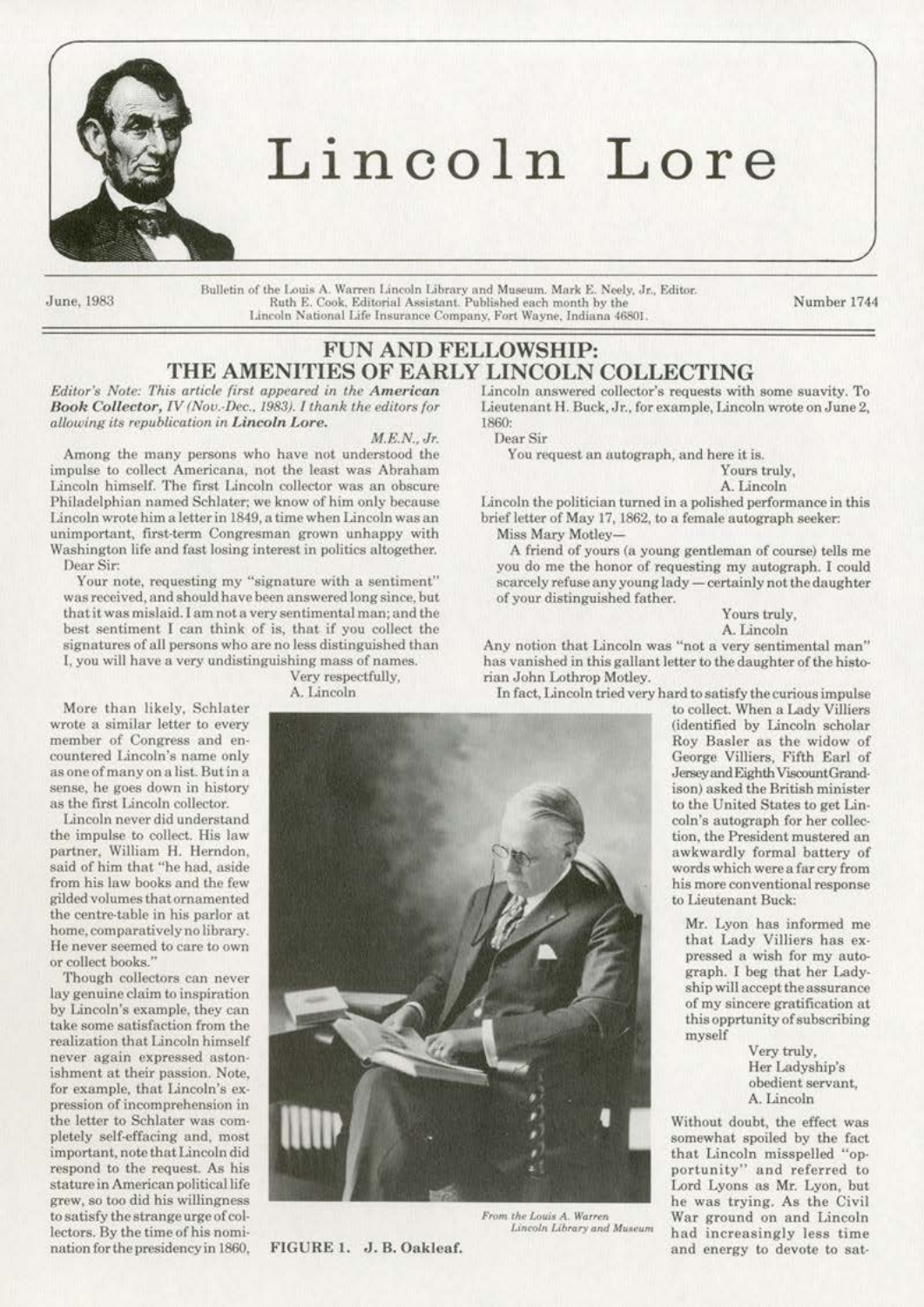isfying the curious passion to collect, he still did his duty to collectors but in a way that drained his little notes of their earlier delightful attempts to meet the spirit of the occasion. Thus, on February 20, 1865, the weary President wrote Miss Ella Steele:

With pleasure I send the autograph.

#### Yours truly, A. Lincoln

Lincoln was never squeamish about the economic side of collecting. The fact of the matter is that Lincoln letters, which set record prices today, appear to have performed very well in the market in his own day. Lincoln wrote some letters specifically to raise money - not for his own sake but for worthy causes. Here is one letter written for one of the sanitary fairs which raised money for supplies for soldiers in the field:

Executive Mansion, March 2, 1864

To the New-England Kitchen, connected with the Brooklyn Sanitary Fair:

It is represented to me that my autograph, appended to this note, may somewhat augment, through the means you are so patriotically employing, the contributions for the benefit of our gallant and suffering soldiers, and for such an object I am glad to give it.

### Yours truly, A. Lincoln

This letter was sold at the Fair to C.H. Mallory of Mystic Bridge, Connecticut, for \$100.

The original draft of the Emancipation Proclamation was an historic document. Lincoln knew it and, as he admitted with characteristic understatement, he "had some desire to retain the paper." But, he went on, "if it shall contribute to the relief or comfort of the soldiers that will be better." He contributed it to the "Ladies having in charge of the North-Western Fair For the Sanitary Commission, Chicago, Illinois" in 1863. Thomas B. Bryan, president of the Soldier's Home in Chicago, bought the document for \$3000. (It might be noted that, in 1847, James Lenox was outraged by having to pay not much less at auction for a Gutenberg Bible - a copy of which has recently sold at auction for over two million dollars.) Lithographed facsimiles of the draft, sold for two dollars apiece, made "thousands" for the Soldier's Home. It is indeed fortunate that the Home ran off the facsimiles: Bryan deposited the document in the Chicago Historical Society, where it was burned in the Chicago Fire. The original draft of the Preliminary Emancipation Proclamation was later sold at the Albany Army Relief Bazaar to the abolitionist Gerrit Smith for \$1000.

With only one exception, the great institutional Lincoln collections in this country began at least in large part as the collection of a private individual satisfying the strange impulse to collect. Among the more important of these were: Governor Henry Horner (Illinois State Historical Library, Springfield), Alfred Whital Stern (Library of Congress, Washington), Judd Stewart (Henry E. Huntington Library, San Marino, California), Joseph Benjamin Oakleaf (Lilly Library, Indiana University, Bloomington), Charles W. McLellan (McLellan Lincoln Collection, Brown University, Providence, Rhode Island), William Wyles (University of California at Santa Barbara), Ida M. Tarbell (Allegheny College, Meadville, Pennsylvania), William E. Barton (University of Chicago), F. Lauriston Bullard (Boston University), James Bollinger (University of Iowa), Daniel Fish (Louis A. Warren Lincoln Library and Museum, Fort Wayne, Indiana), Stuart Jackson (Yale University), and Harlan Hoyt Horner (University of Illinois). The only exception I can think of is Lincoln Memorial University's collection at Harrogate, Tennessee, which did not begin as the property of any single Lincoln collector.

As we have seen, collecting Lincoln autographs and manuscripts began while Lincoln was still alive. Collecting printed materials, on the other hand, apparently began only after Lin-



From the Louis A. Warren<br>Lincoln Library and Museum

## FIGURE 2. Judd Stewart.

coln's death. But it began immediately after his death and has continued unabated ever since. The first collector of these materials may have been a Bostonian named William V. Spencer, who managed to publish a large volume entitled Lincolniana less than five months after Lincoln's assassination. The book contained, among other things, a list of 228 publications on the sixteenth President, most of them eulogies and funeral sermons. This book reveals a characteristic of Lincoln collecting which dominated the field into the 1920s and 1930s. Mr. Spencer owned the works he listed in his bibliography. In the first sixty or seventy years of Lincoln collecting, bibliographers and biographers were, almost of necessity, also collectors. Only one Lincoln bibliographer before 1939 was not also a collector, and that simple exception, significantly, was an employee of the Library of Congress, George Thomas Ritchie, who listed the Library's Lincolniana in 1903. America in this period lacked the great libraries on which research could be based. If one were a writer on Lincoln, one had to be a collector also. Mr. Spencer, significantly, lived in bookish Boston, America's nineteenth-century cultural mecca; yet even he seems to have been compelled to purchase the works he listed in his bibliography.

That is not to say that all Lincoln collectors were writers. From the start, there were those who collected and left scholarship to others. In fact, Lincoln collecting was dominated until well into the twentieth century by men who were mainly collectors rather than writers. This was certainly true of the "Big" Five" collectors - William H. Lambert, a wealthy insurance agent from Philadelphia; Charles W. McLellan, a banker in New York; Daniel Fish, a lawyer and judge in Minneapolis; J.B. Oakleaf, a lawyer in Moline, Illinois; and Judd Stewart, a mining executive who lived in Plainfield, New Jersey. The two lawyers, Fish and Oakleaf, eventually published Lincoln bibliographies. None of the five wrote histories or biographies of Lincoln, though, and the business executives (Stewart, McLel-

 $\overline{2}$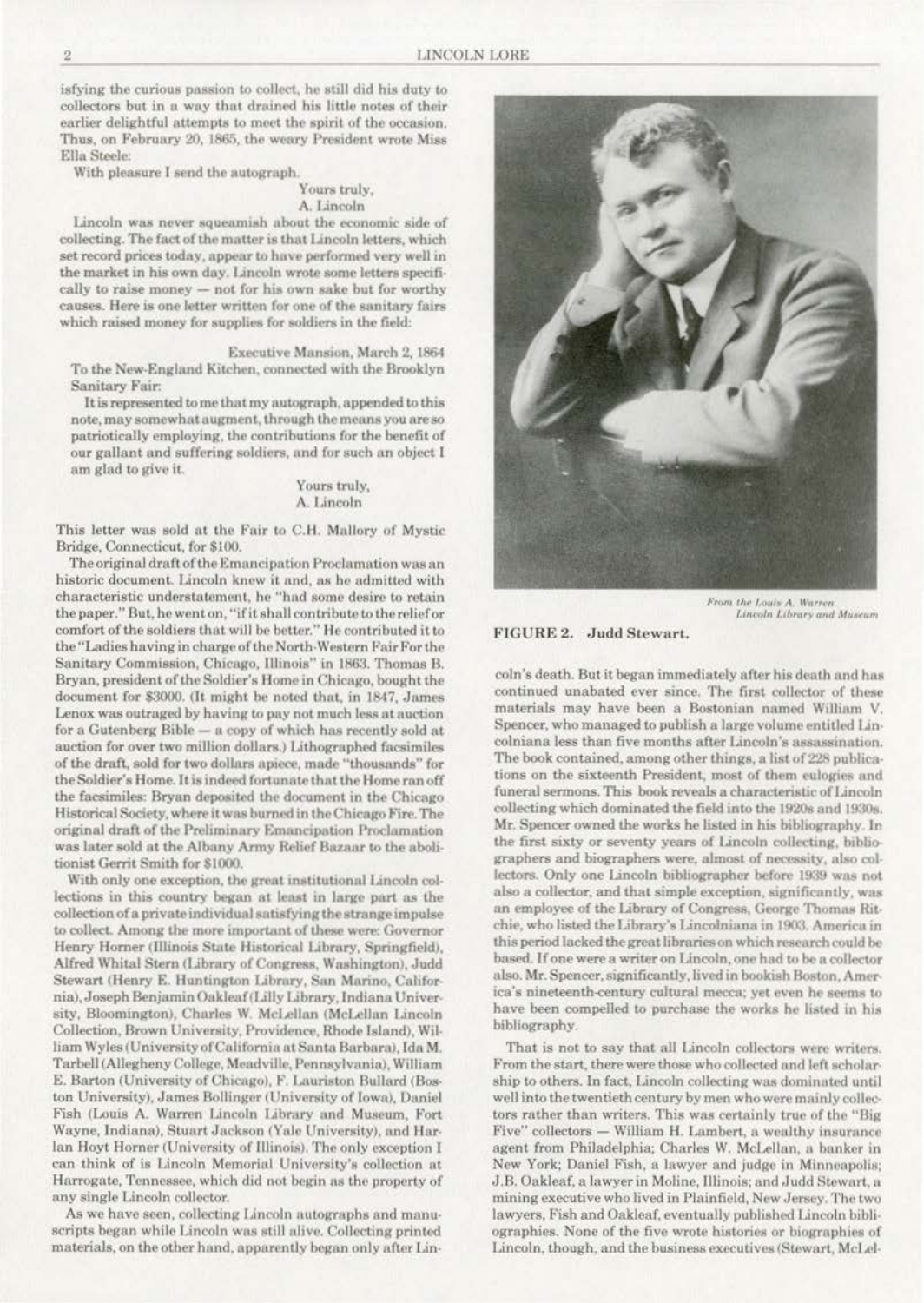

From the Louis A. Warren Lincoln Library and Museum

FIGURE. 3. Daniel Fish.

lan, and Lambert) left even the bibliographical work entirely to others.

Among the collectors listed earlier, one finds several persons more famed as historians than as collectors - Ida Tarbell, William E. Barton, and F. Lauriston Bullard. John G. Nicolay was not exactly a collector, but as Lincoln's biographer even he left a large enough library at his death to make a substantial auction at New York's Anderson Galleries in 1905. Harlan Hoyt Horner was firmly in this distinguished historian-collector tradition, for he was the author of two books on Lincoln, The Growth of Lincoln's Faith (1939) and Lincoln and Greeley (1953). In this respect, however, Mr. Horner was nearly the last of a dying breed.

The variety among the great early collectors is proof of a point made about Lincoln by the distinguished scholar David M. Potter:

The printed material on Abraham Lincoln, unlike that on most public figures, is less the literature of a man than of a people. In America, where conditions inhibited the growth in the traditional way of a folk mythology, an equivalent was found in the Lincoln story, beginning with the Log Cabin symbol of humility and ending with a martyrdom on Good Friday....The Lincoln theme has evoked the imagination of poets, the spleen of partisans, the veneration of cultists. Lincoln's figure has dominated the American memory, not because people admired a distinguished public leader, but because they conceived him to be the embodiment of a nation's ideals. The Lincoln literature, consequently, assumes a central place in our national letters.

Lincoln's universal appeal, even while the wounds of the Civil War were still open and bleeding, is demonstrated by two of the "Big Five," Lambert and McLellan, both Civil War veterans, for while Lambert fought on the Union side, McLellan was a Confederate.

Like all sensible collectors, the "Big Five" were never oblivious to the investment side of their hobby, but they were clearly in it for the fun. And their letters show that they had a great deal of that. The fun, of course, is not without its occasional headaches. Storage problems lead the list. In answer to a letter asking him to describe his collection in 1928, J.B. Oakleaf responded by saying that he had 3600 volumes, 300 postcards, 300 pictures (framed and unframed), 200 medals and souvenirs, and about 5000 miscellaneous clippings and papers. Then came the underside of this story of pride:

I don't know whether I told you or not, but there is no Lincoln Collection that is as nicely fixed as mine now. I had my books in three different places - some in a room in a building which was nothing but a storeroom, some at my office, and some at home, and of course for that reason I couldn't work to advantage. Now I have rented a small four room apartment in the new apartment building, a block and a half south of my home, and I have my Lincoln library and my private library installed therein.

Collectors generally have a keen sense of "mine and thine" and part of the joy of collecting stems from the spirit of competition touted by capitalist economic writers. This is unconsciously revealed in the correspondence of past collectors. studded as it is with fear of theft and jokes about stealing each others' treasures. This is a remarkably consistent theme in collectors' banter.

The letters of the "Big Five" are full of references to larcenous impulse. When Judd Stewart learned that Daniel Fish had been elected judge, he wrote:

I am delighted to know that you are on the Bench because it will make you more careful in your dealings with "Collectors"; and if I should happen to steal anything I will of course have my trial conducted before you with a change of venue.

Apologizing the next year for failing to get by Minneapolis on a long trip across the country, Stewart told Fish:

Dont know whether you have anything that would cut down my want list or not. If I knew you had I'd come thro Minneapolis and rob your house at night and never let on I'd been there -

This was not a theme confined to Stewart and Fish. Stuart Jackson wrote Fish after a visit to Judd Stewart's house in New Jersey:

I spent an evening with him at Plainfield but he watched me too closely and I had no chance at the rarities - he knew that at one time I was in Wall Street.

Or again, after another visit in 1917:

See friend Stewart quite often and he always has some new, rare and interesting Lincoln item to show me from the safe in his office. He will not leave me alone and so my collection grows very slowly...

In 1919 a thief broke into Judd Stewart's office in New York (he was Assistant to the President of the American Smelter & Refining Company) and stole over \$6000 worth of property from his safe. The theft made the New York papers, and Stewart sent the clipping to Isaac Campbell, a Canadian Lincoln collector, with this hasty note: "Referring to attached. Can you tell me if Fish is anywhere in the East?" Stewart then explained, in a more serious vein: "They didn't get the bonds but a lot of other valuables - jewelry, gold coins, etc. No Lincoln letters taken." Fish rose to the bait when Campbell sent him a copy of Stewart's letter:

Honestly, Campbell and I are not guilty. At least I am not, and if Campbell is you can't "get" him without bringing on an international crisis. All Canada will swear to any kind of an alibi he chooses to fix up. I warned him to have one ready and, crossing my letter, came a copy of his to you; wherein